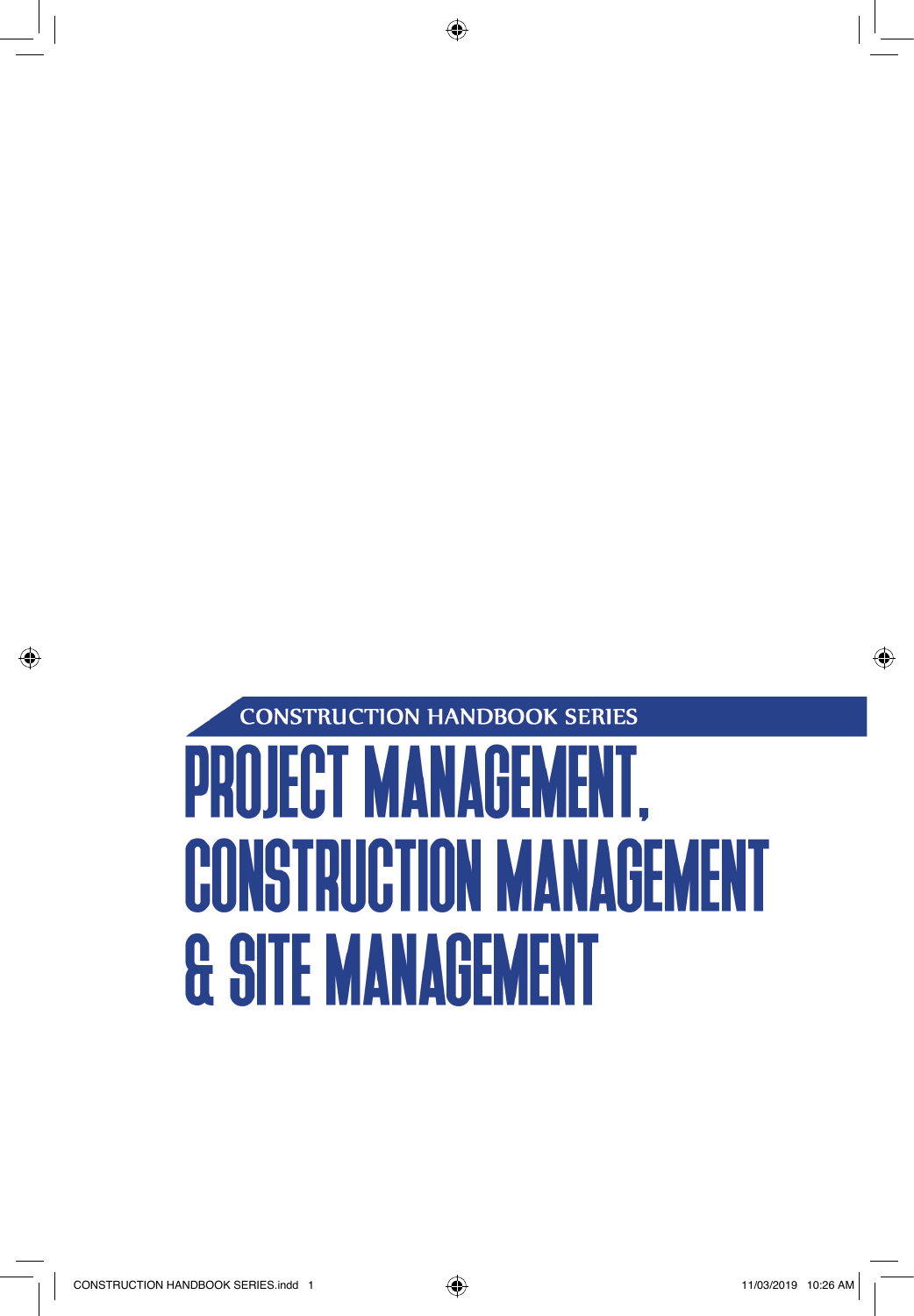## **CONSTRUCTION HANDBOOK SERIES PROJECT MANAGE** ME **CONSTRUCTION MANAGEMEI & SITE MANAGEMENT**

⊕

Hairuddin Mohammad Padzil@Fadzil Hassan Siti Khalijah Yaman



◈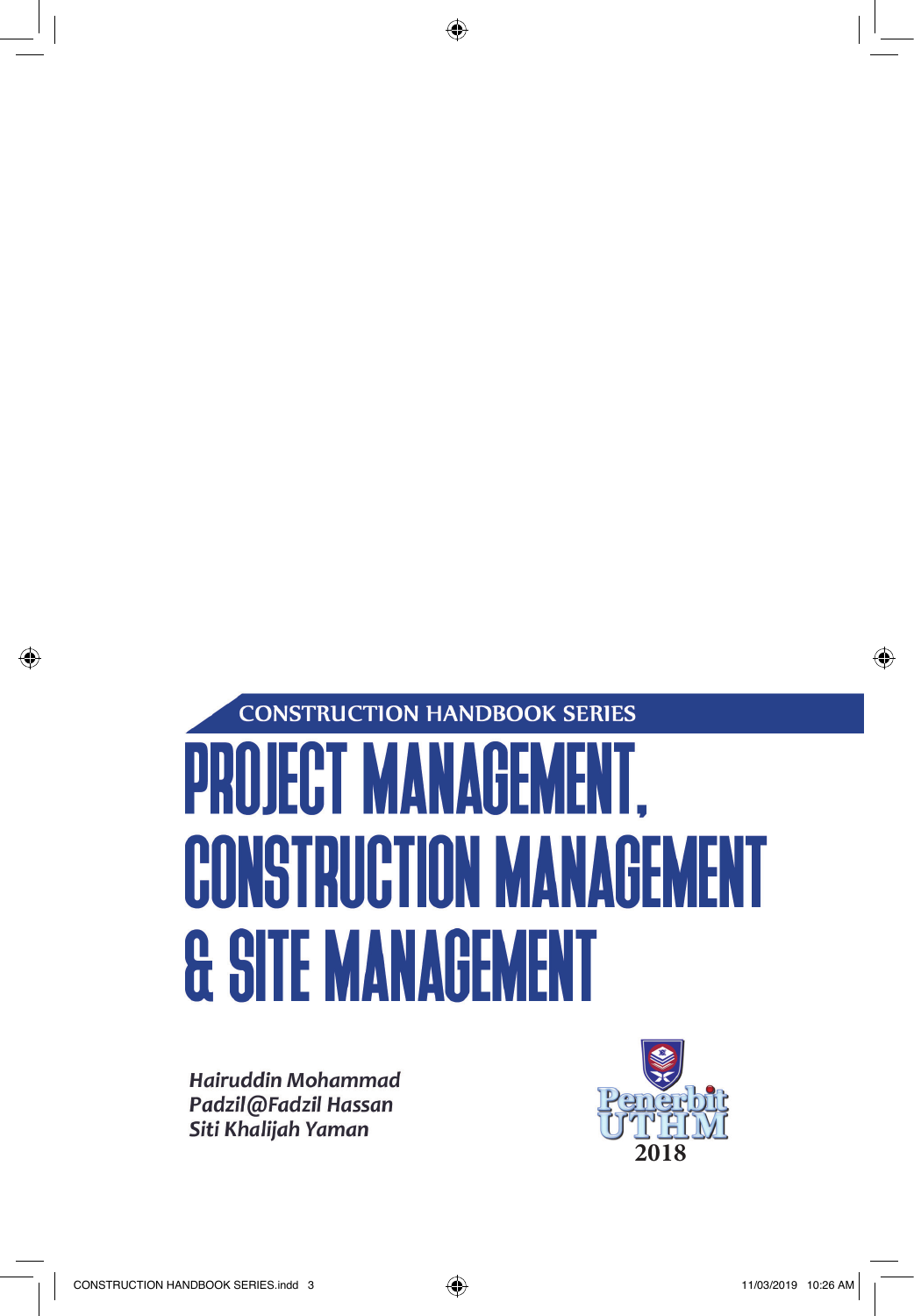## © Penerbit UTHM First Published 2018 Second Published 2019

Copyright reserved. Reproduction of any articles, illustrations and content of this book in any form be it electronic, mechanical photocopy, recording or any other form without any prior written permission from The Publisher's Office of Universiti Tun Hussein Onn Malaysia, Parit Raja, Batu Pahat, Johor is prohibited. Any negotiations are subjected to calculations of royalty and honorarium.

Perpustakaan Negara Malaysia Cataloguing—in—Publication Data

Hairuddin Mohammad

CONSTRUCTION HANDBOOK SERIES PROJECT MANAGEMENT, CONSTRUCTION MANAGEMENT & SITE MANAGEMENT / Hairuddin Mohammad, Padzil@Fadzil Hassan, Siti Khadijah Yaman. (CONSTRUCTION HANDBOOK SERIES)

ISBN 978-967-2183-08-2

1. Project management. 2. Construction industry--Management.

3. Building sites. 4. Production scheduling.

I. Padzil@Fadzil Hassan. II. Siti Khadijah Yaman. III. Title. IV. Series. 690.068

> Published by: Penerbit UTHM Universiti Tun Hussein Onn Malaysia 86400 Parit Raja, Batu Pahat, Johor Tel: 07-453 8698 Fax: 07-453 6145

> Website: http://penerbit.uthm.edu.my E-mail: pt@uthm.edu.my http://e-bookstore.uthm.edu.my

Penerbit UTHM is a member of Majlis Penerbitan Ilmiah Malaysia (MAPIM)

Printed by: Percetakan Muafakat Jaya Sdn. Bhd No.6 Jalan Perdagangan 16, Taman Universiti Industrial Park, 81300 Skudai, Johor. Tel: 07-520 6740 Fax: 07- 520 6741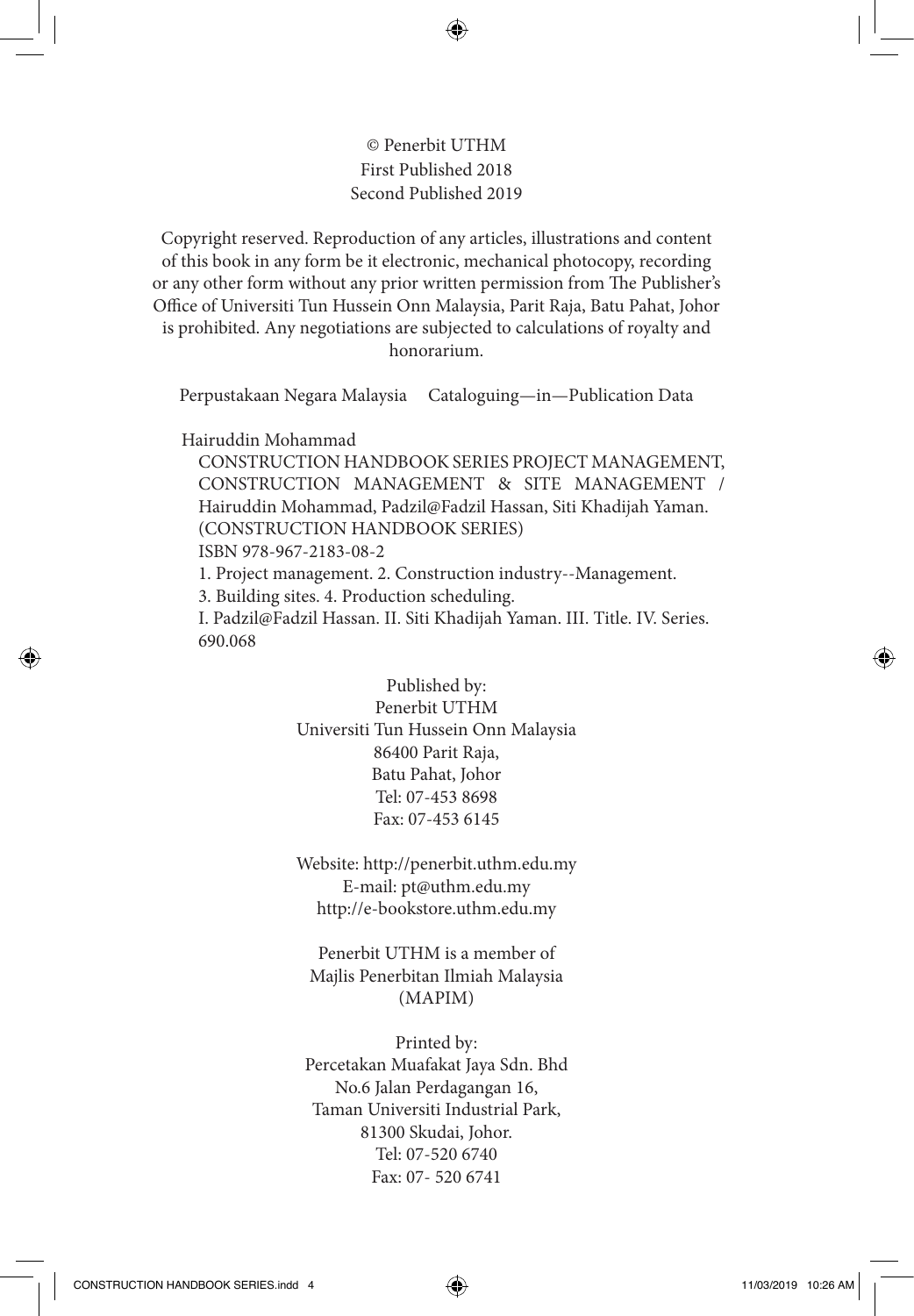MANAGEMENT…

*The "P" in PM,*

 $\bigoplus$ 

*Is as much about "People Management", As it is about "Project Management."*

*Cornelius Fichtner*

⊕